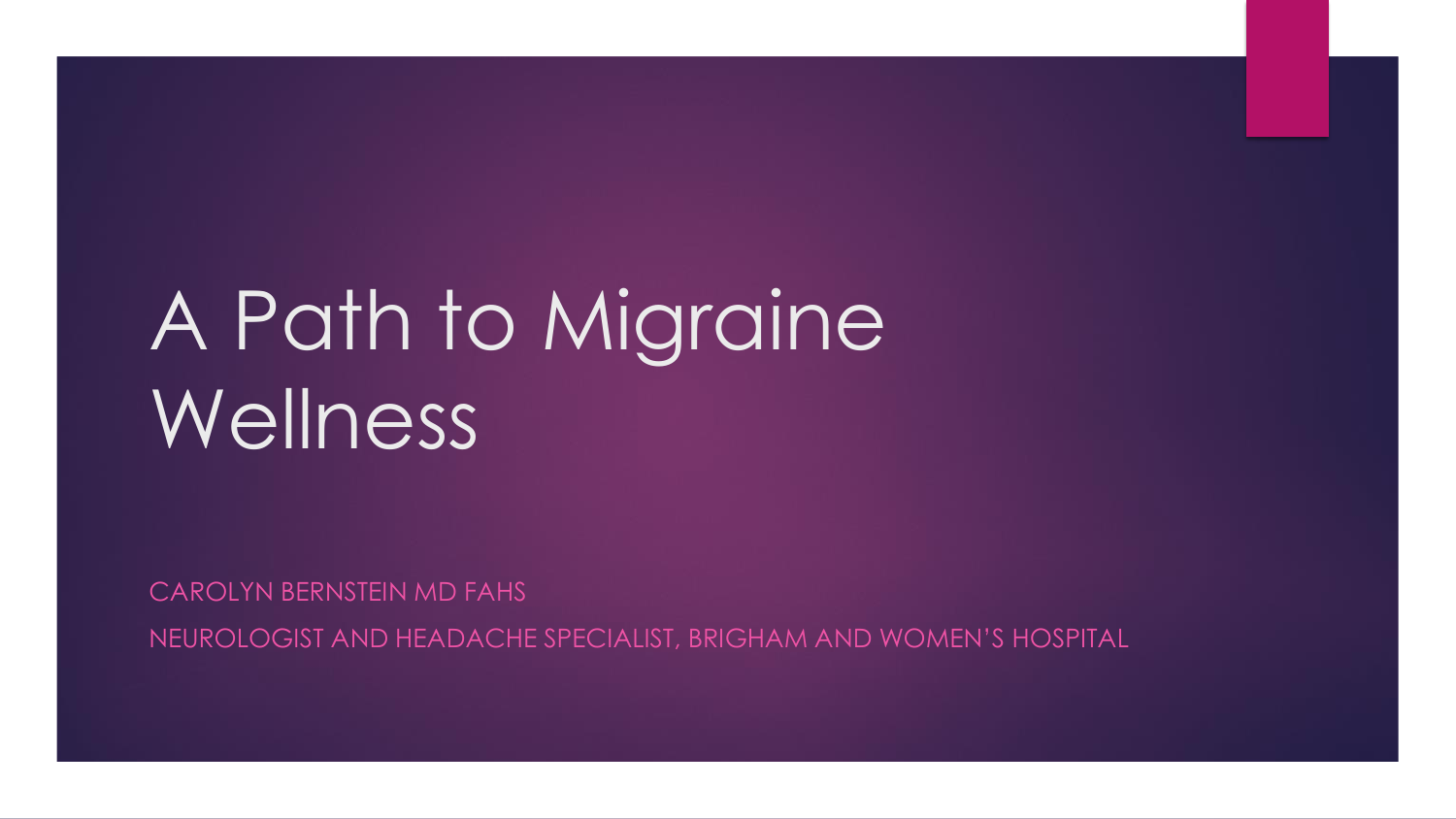Migraine: **Chronic Medical Condition** 

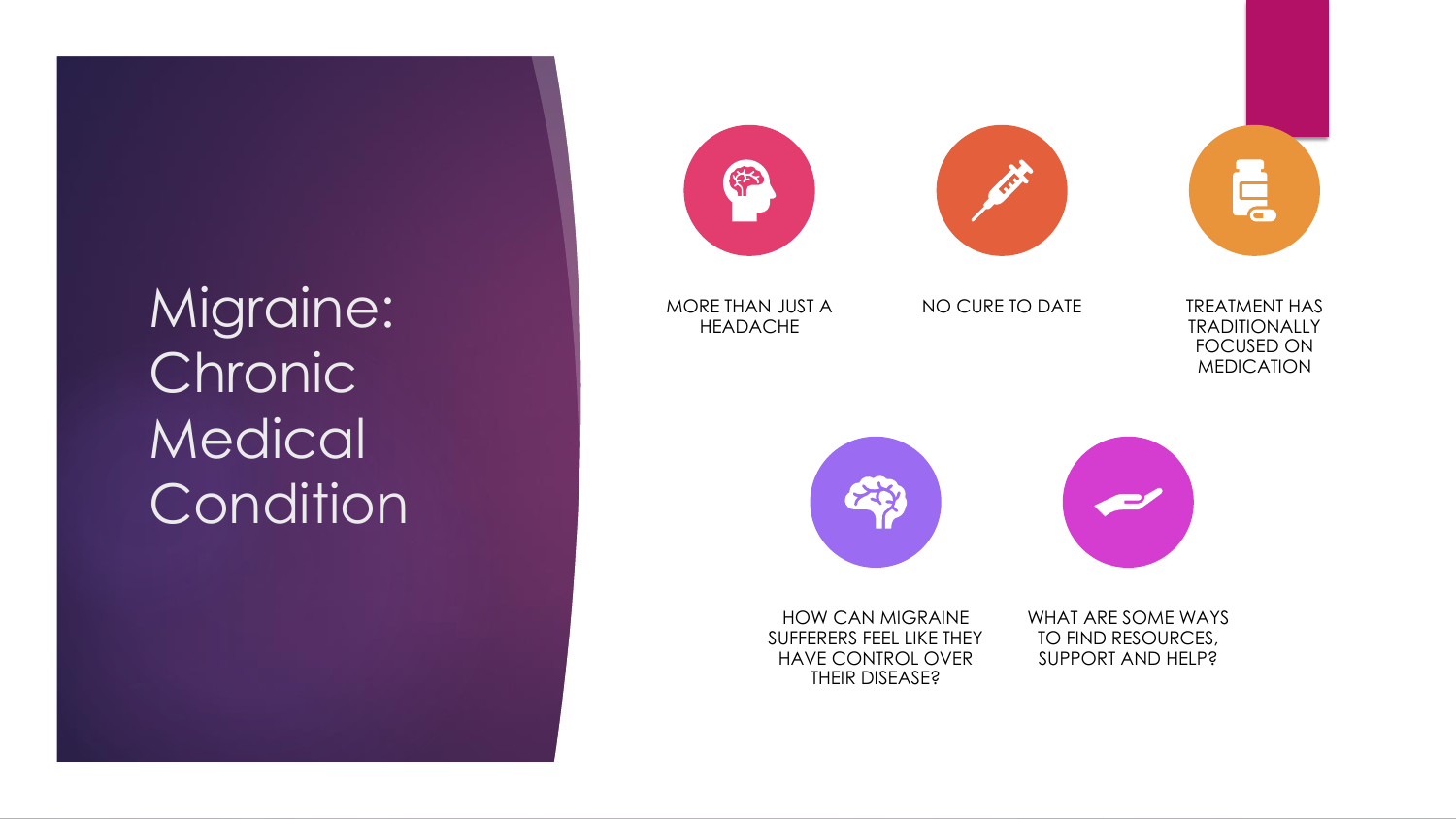

Breaking it down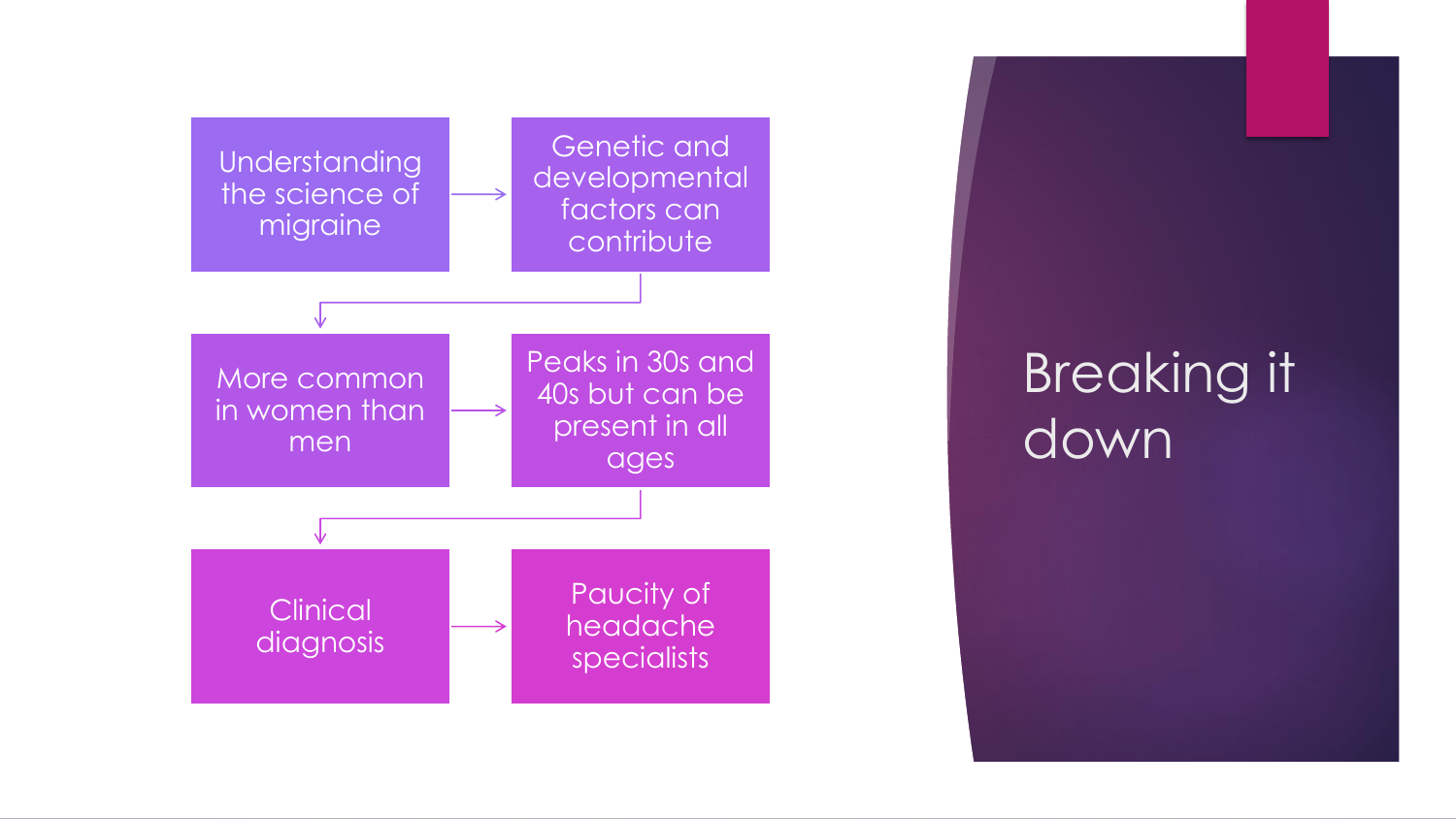

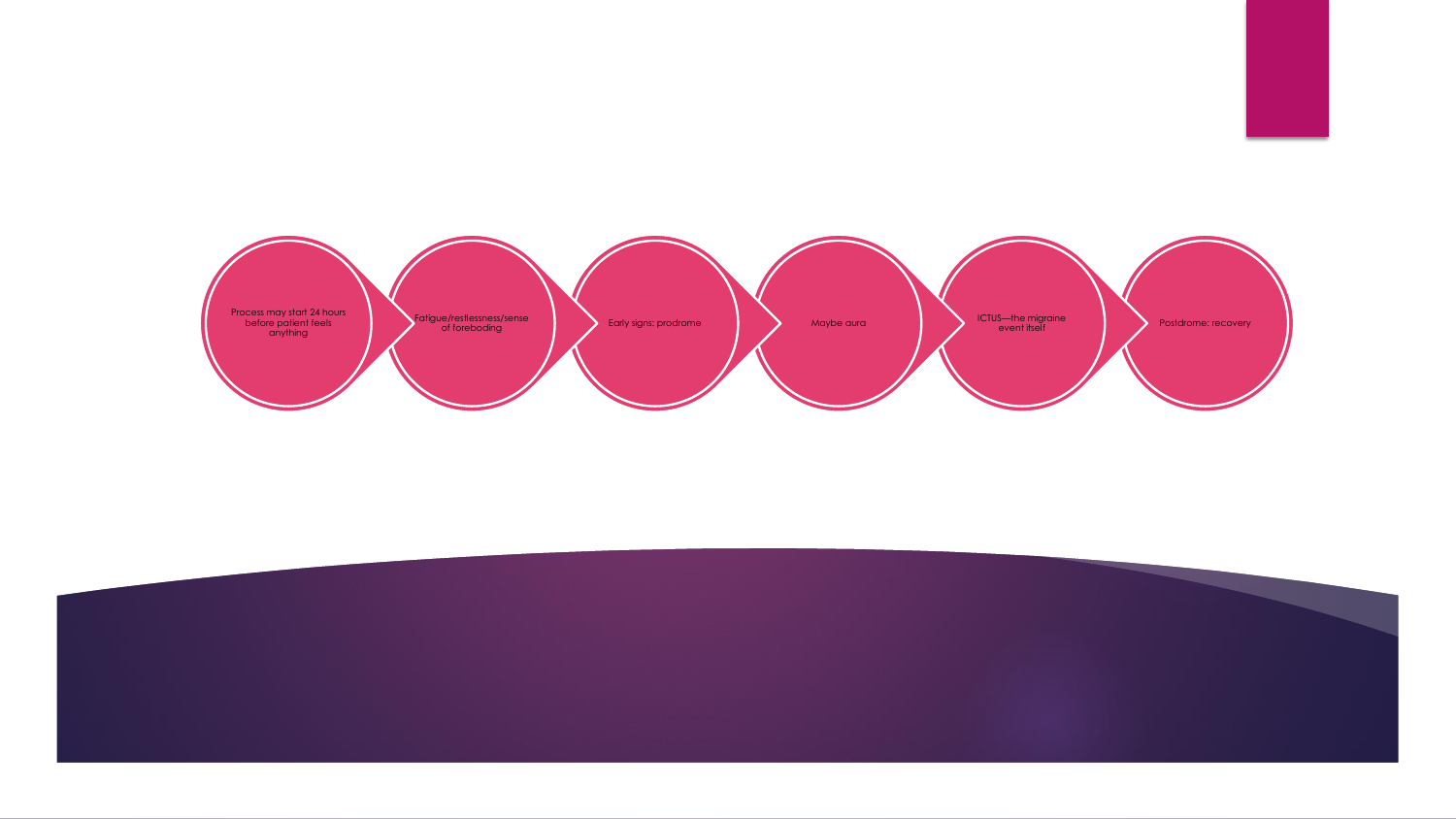- Step one: recognizing what is happening and finding a medical care provider
- Resources: American Headache Society, Migraine Research Foundation and others
- Ask friends—it's a common condition: 38 million Americans have migraine
- Ask your PCP or gyn provider
- If the first visit is not a positive one, feel empowered to keep searching
- It's not your fault that you have migraine and the condition should NOT be minimized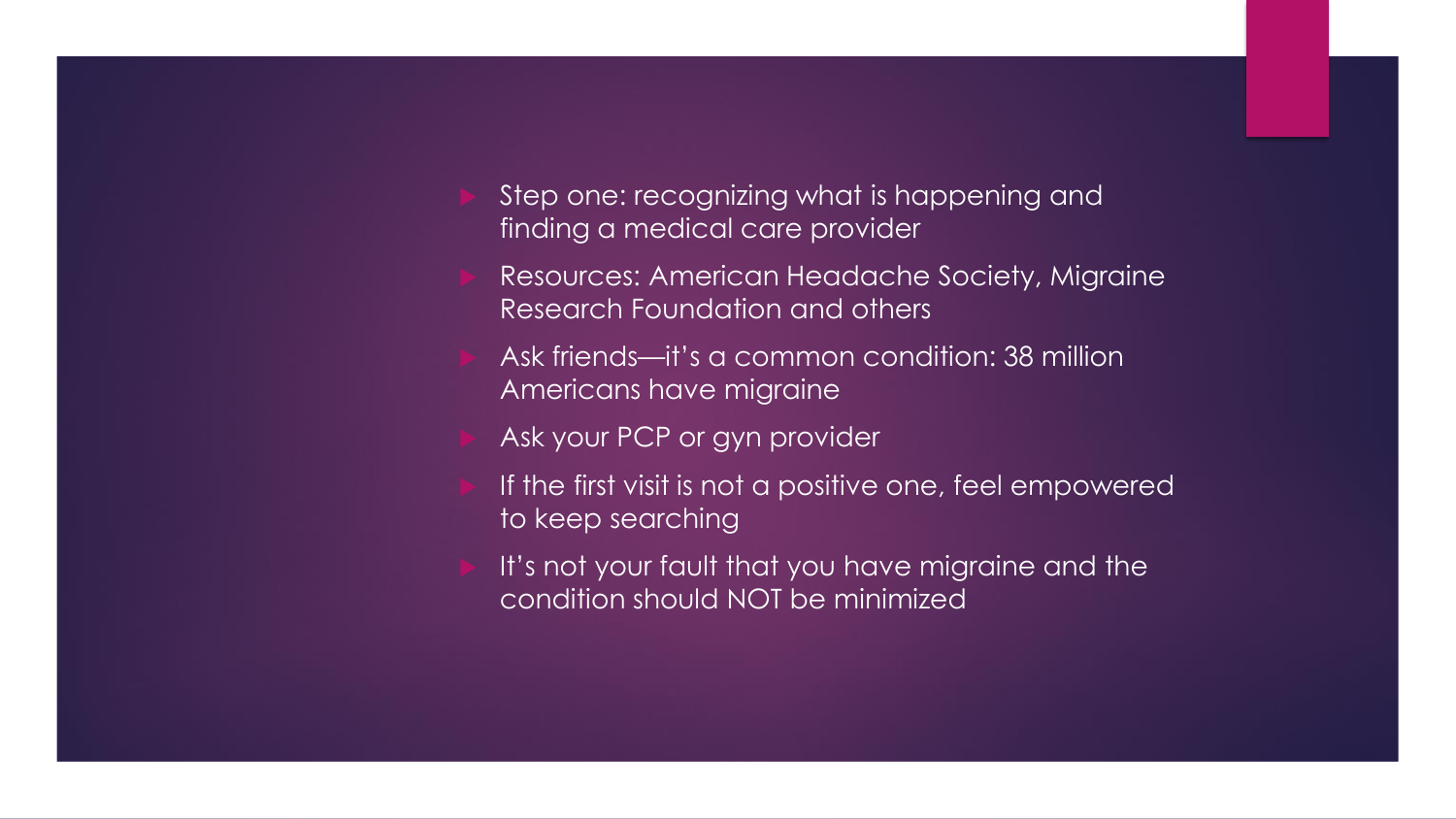#### You have a migraine specialist that you want to work with—then what?

- **Take charge**
- Start keeping a diary!
- Log everything you think is important: menstrual cycle, sleep, exercise and food.
- Stress is important, pandemic or not
- Bring this to visit or send electronically ahead of your appointment
- Study it yourself—nobody knows your brain as well as you do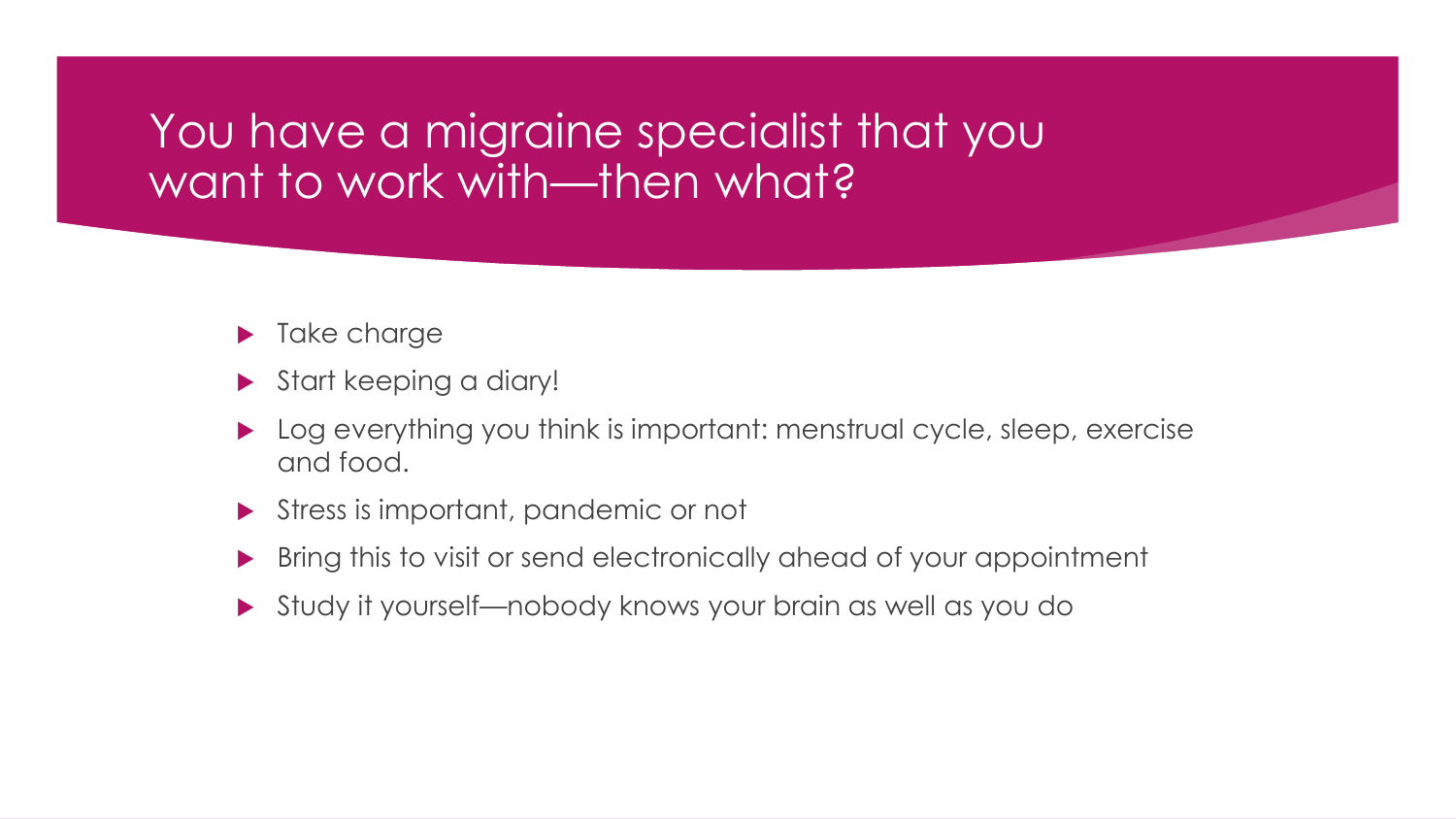#### Make a list of treatments you've tried

- Medications: preventive and abortive
- Any of the newer biologics?
- Botox?
- Elimination diet?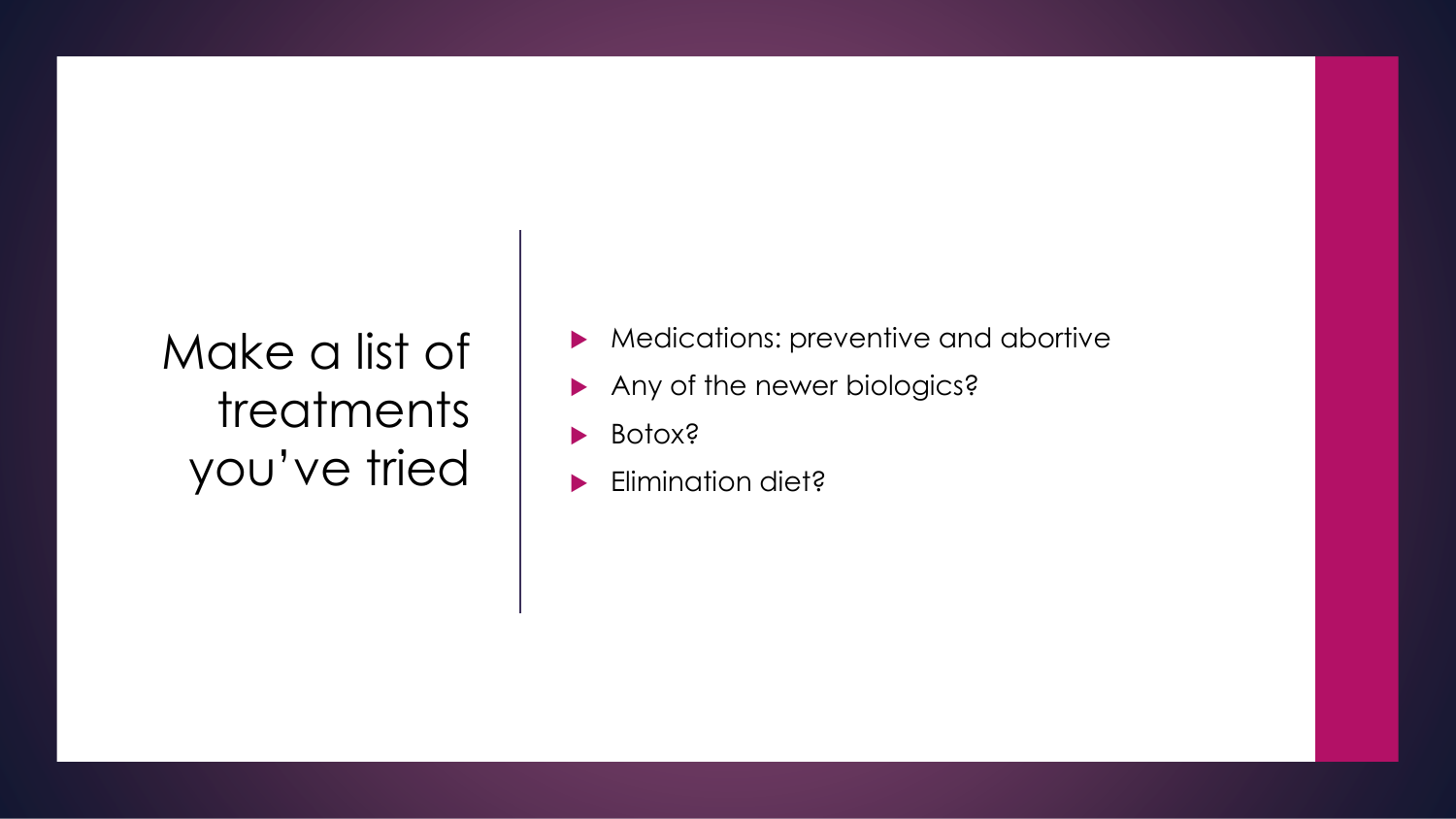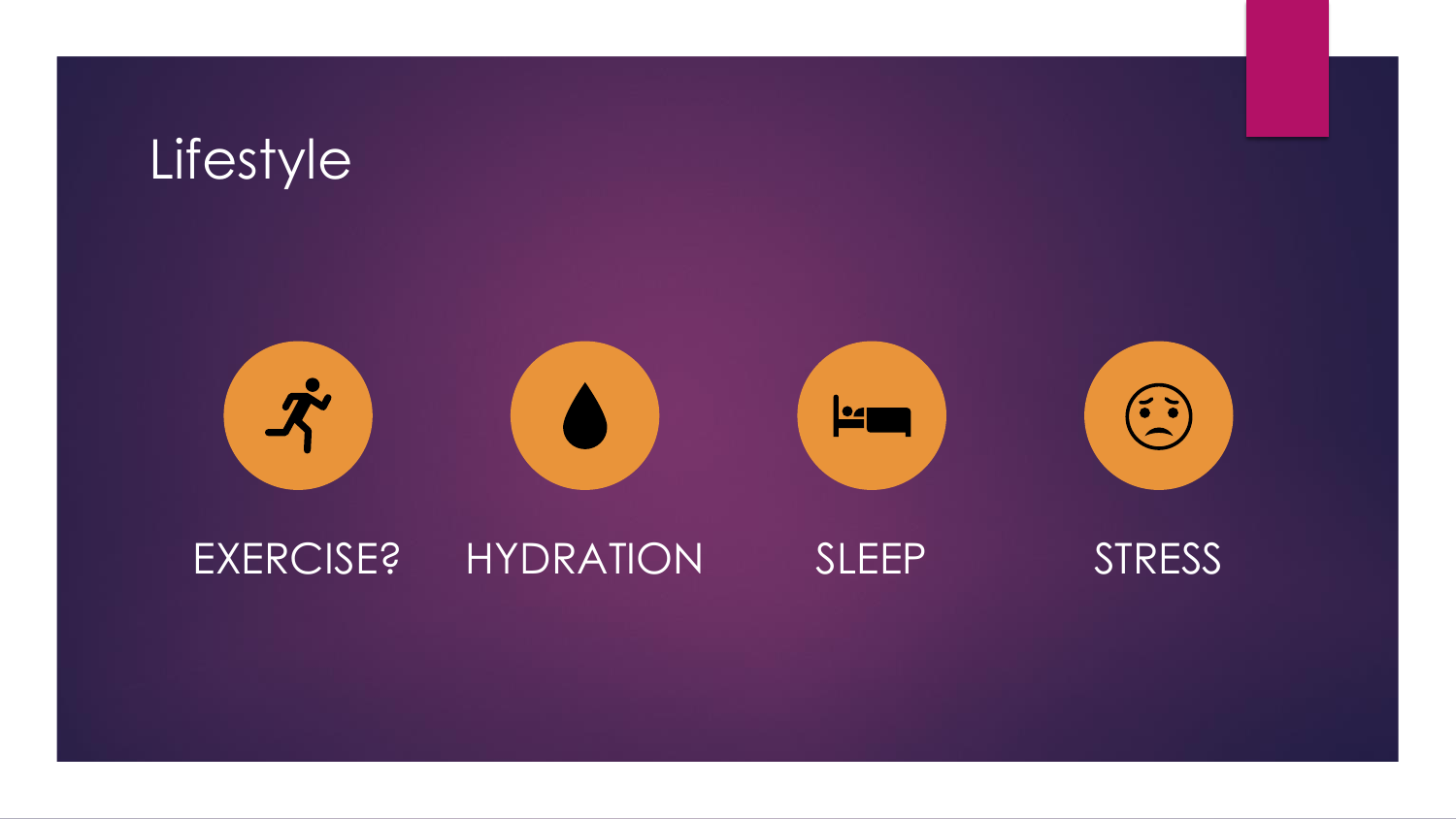## What is homeostasis?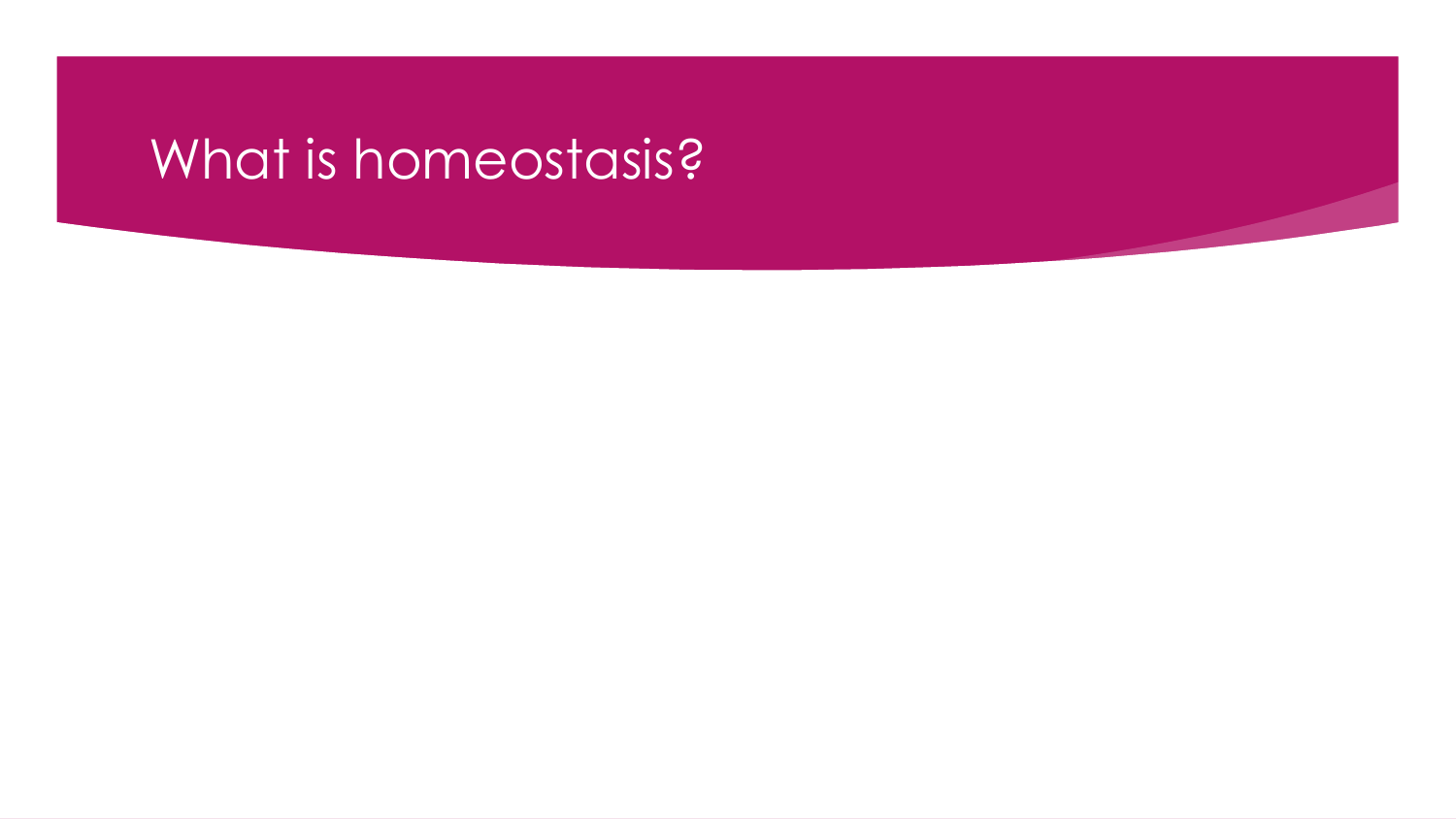## Migraine brains don't like uncertainty



CHANGE IS THAT MUCH HARDER

THE MORE YOU CAN DO TO IMPROVE OVERALL WELLNESS, THE BETTER!

SCHEDULING YOUR TIME IF YOU CAN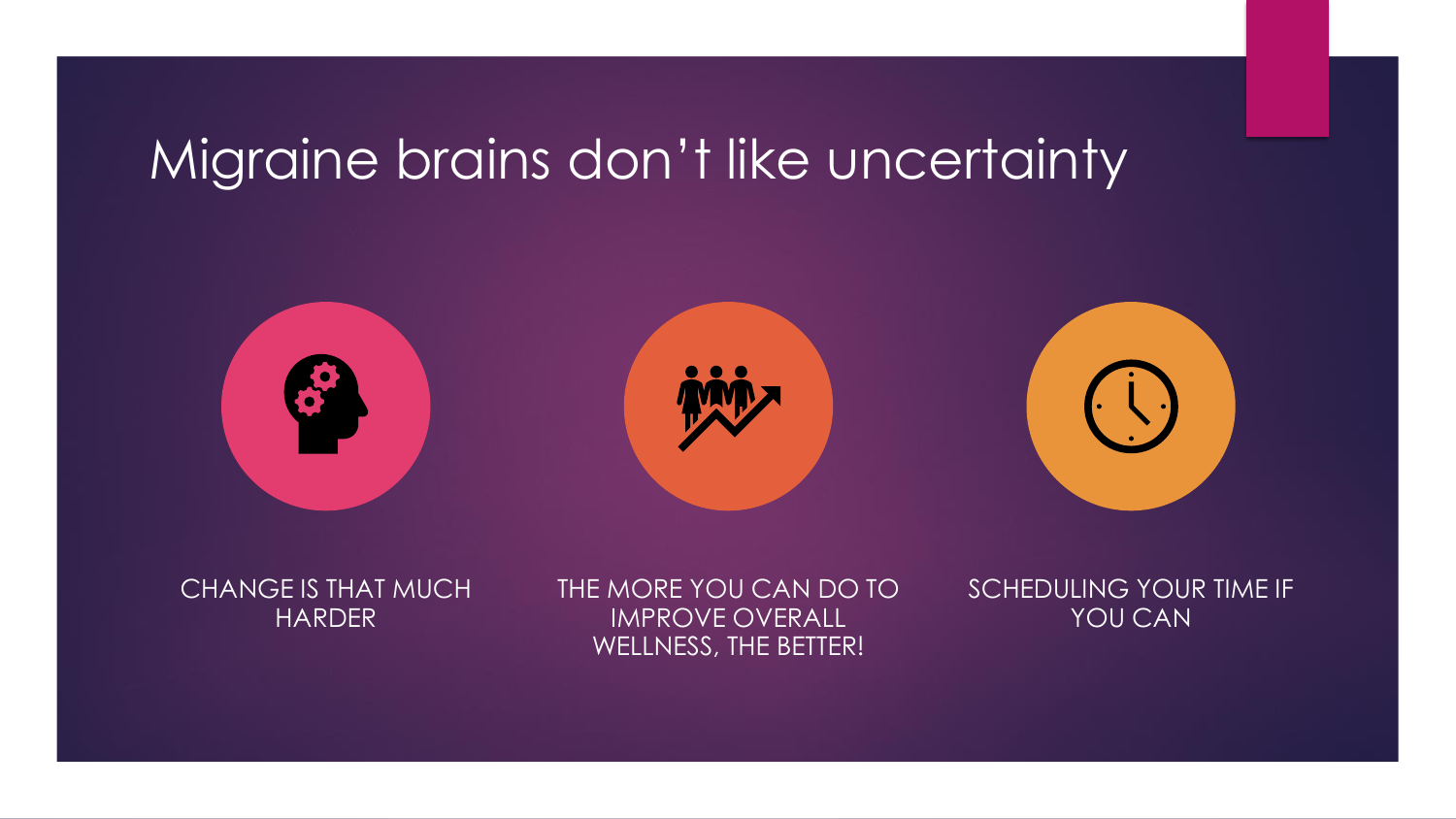

And then there was  $\overline{a}$ pandemic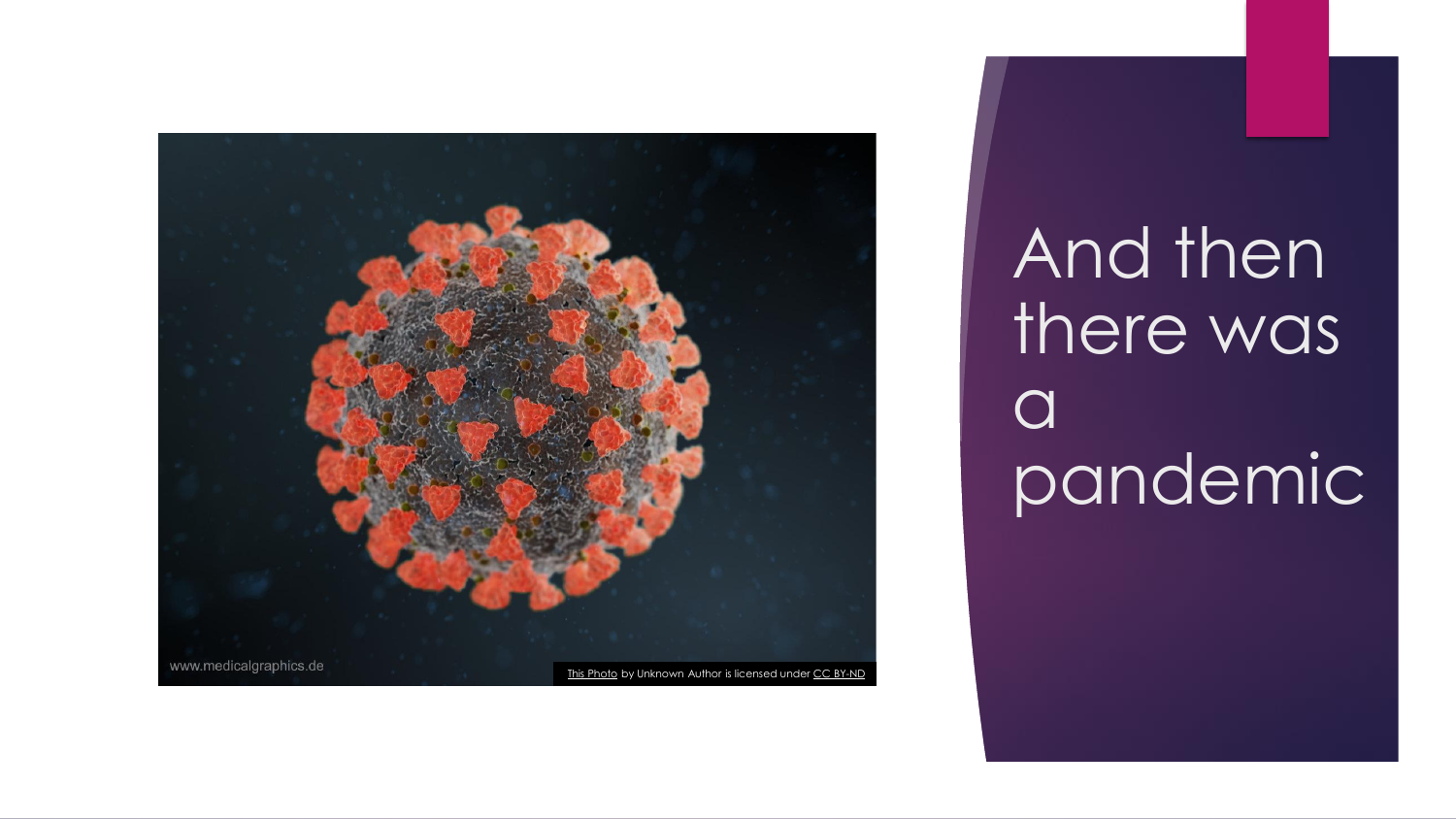### STRESS OF EVERY TYPE

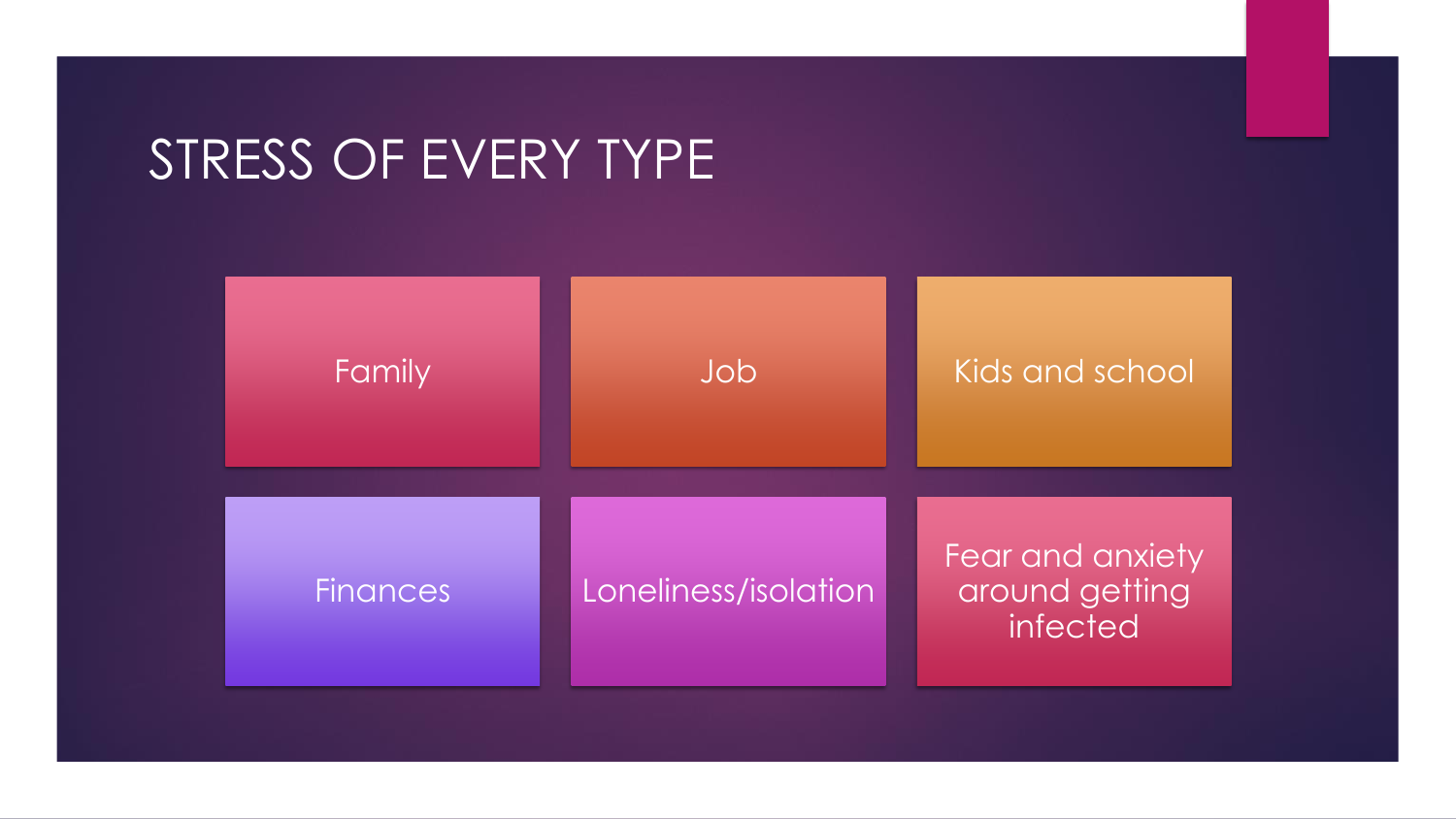

SO MUCH CONTROL IS LOST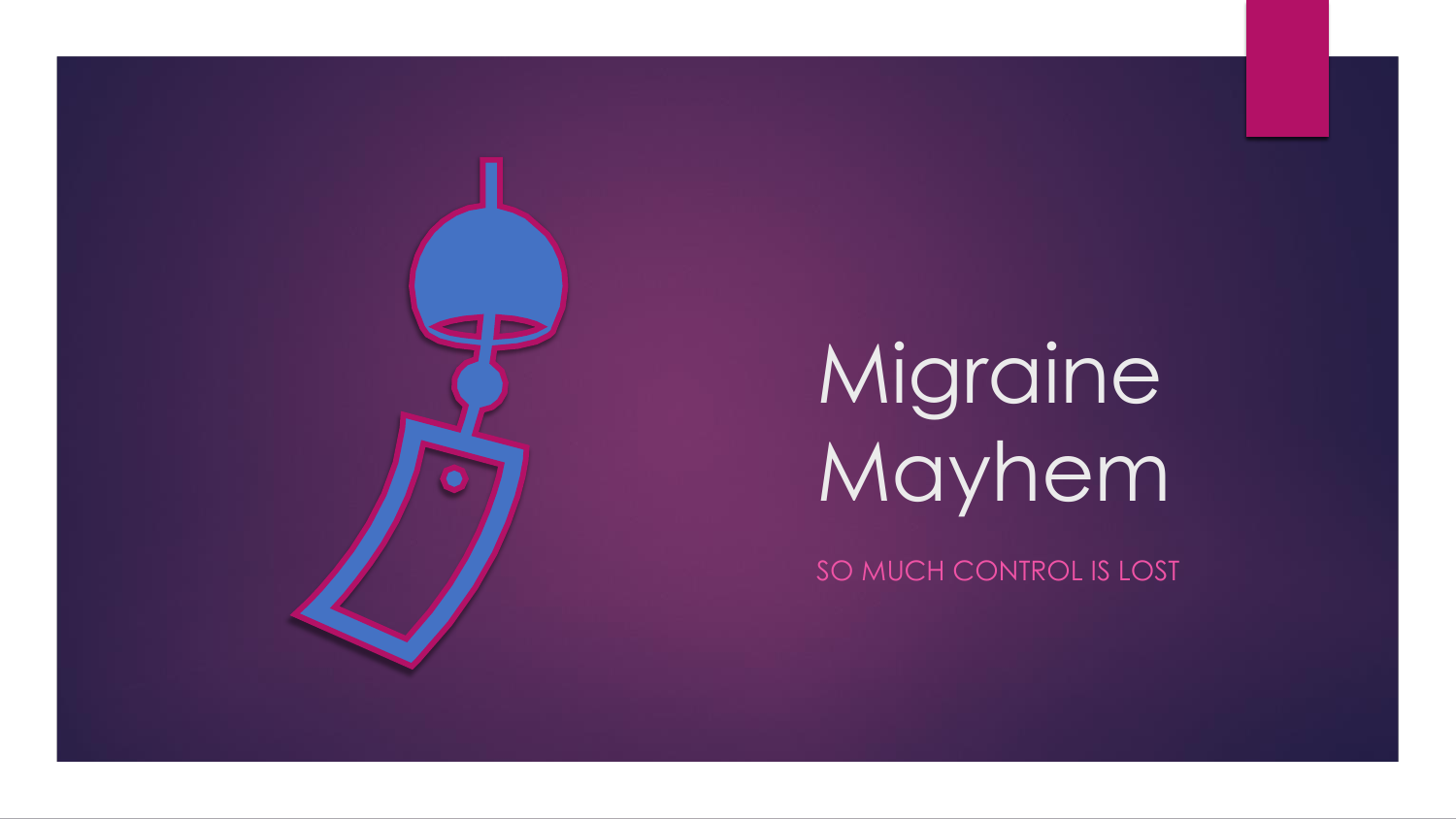

So what is the path to migraine wellness?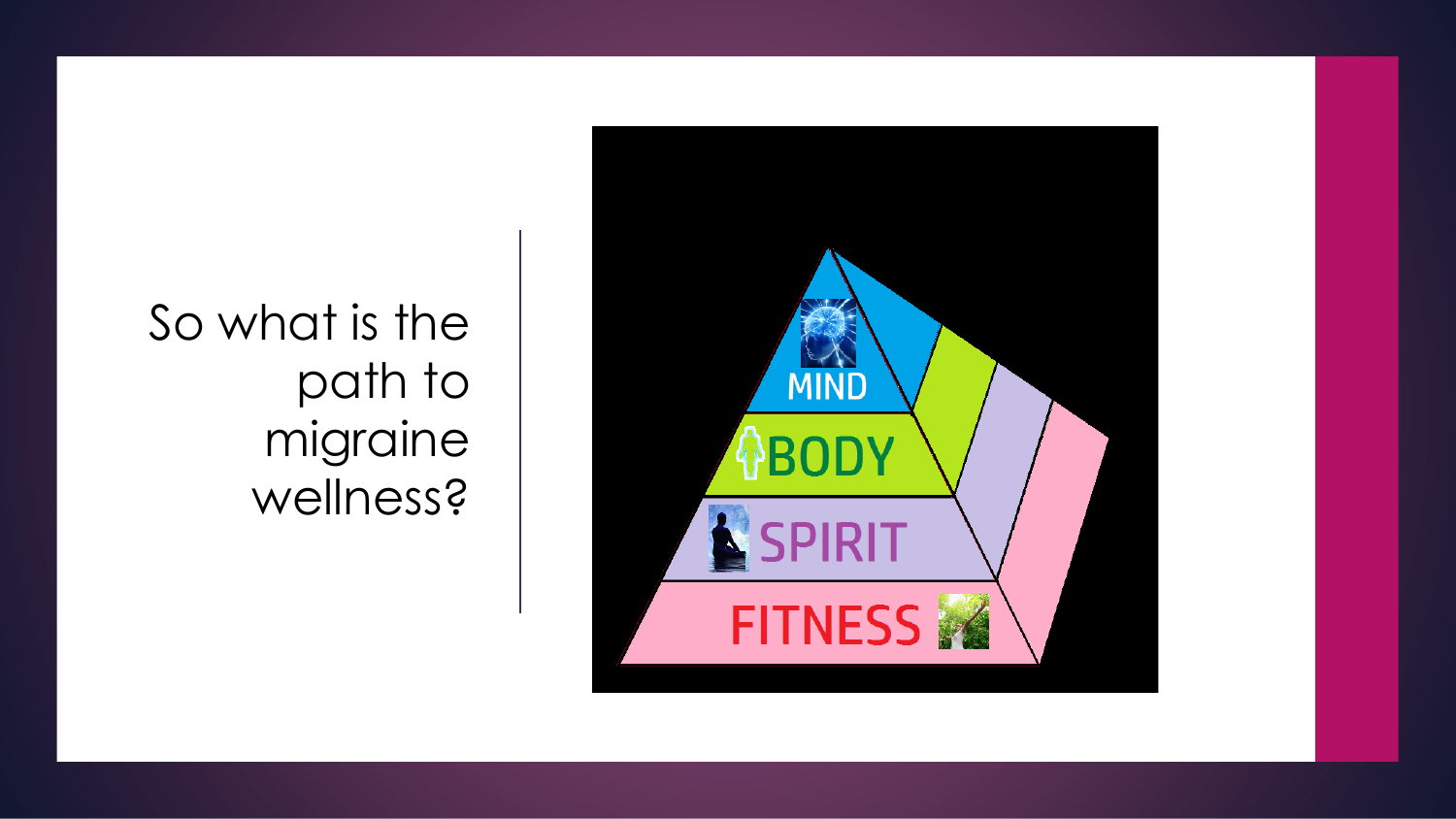#### **Schedule**

Stick to all those healthy habits

Line up your care providers

See what can be virtual

Plan ahead

Shore up your support

Create boundaries

Work with your team and use what you know best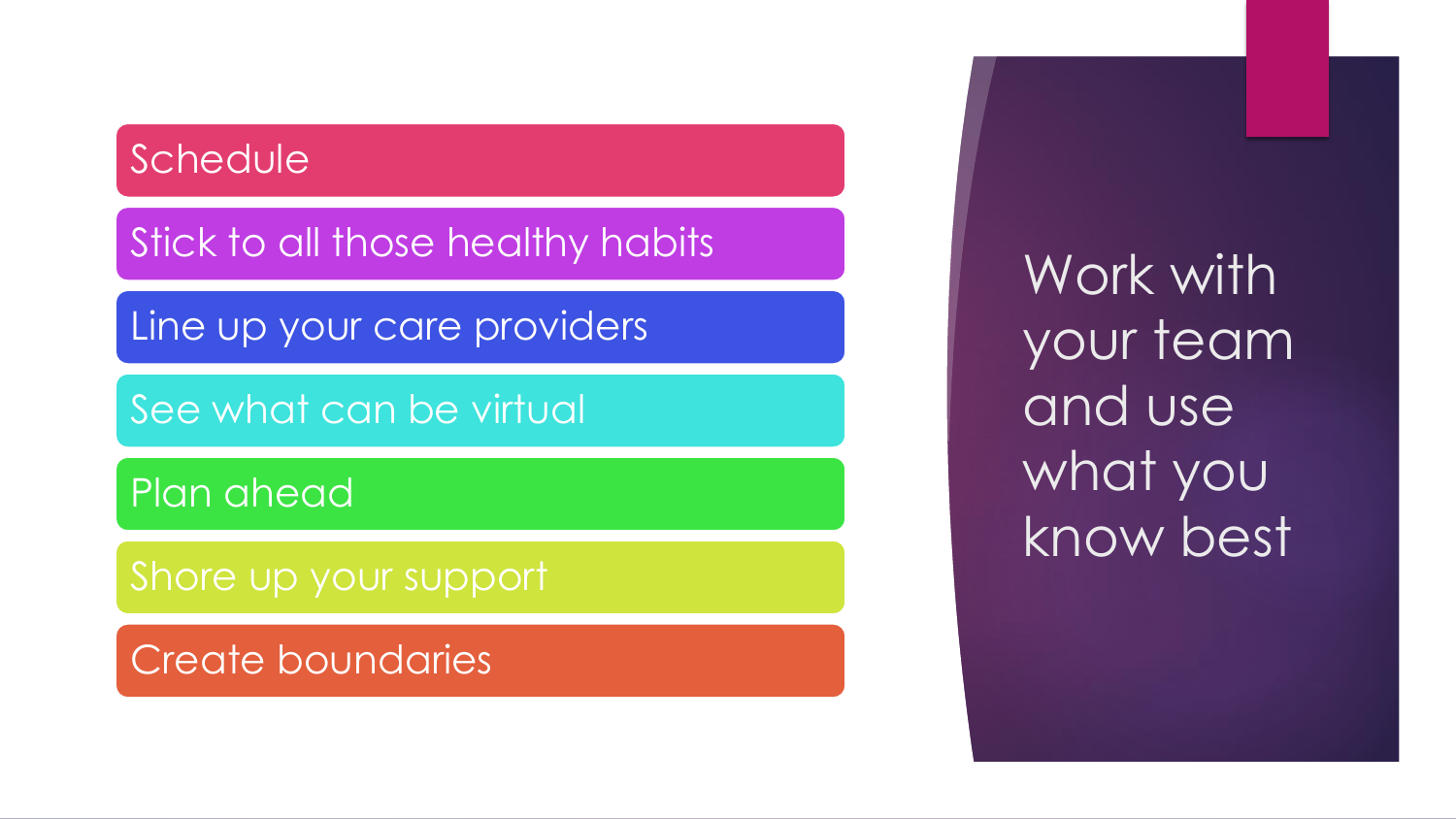### Not helpful

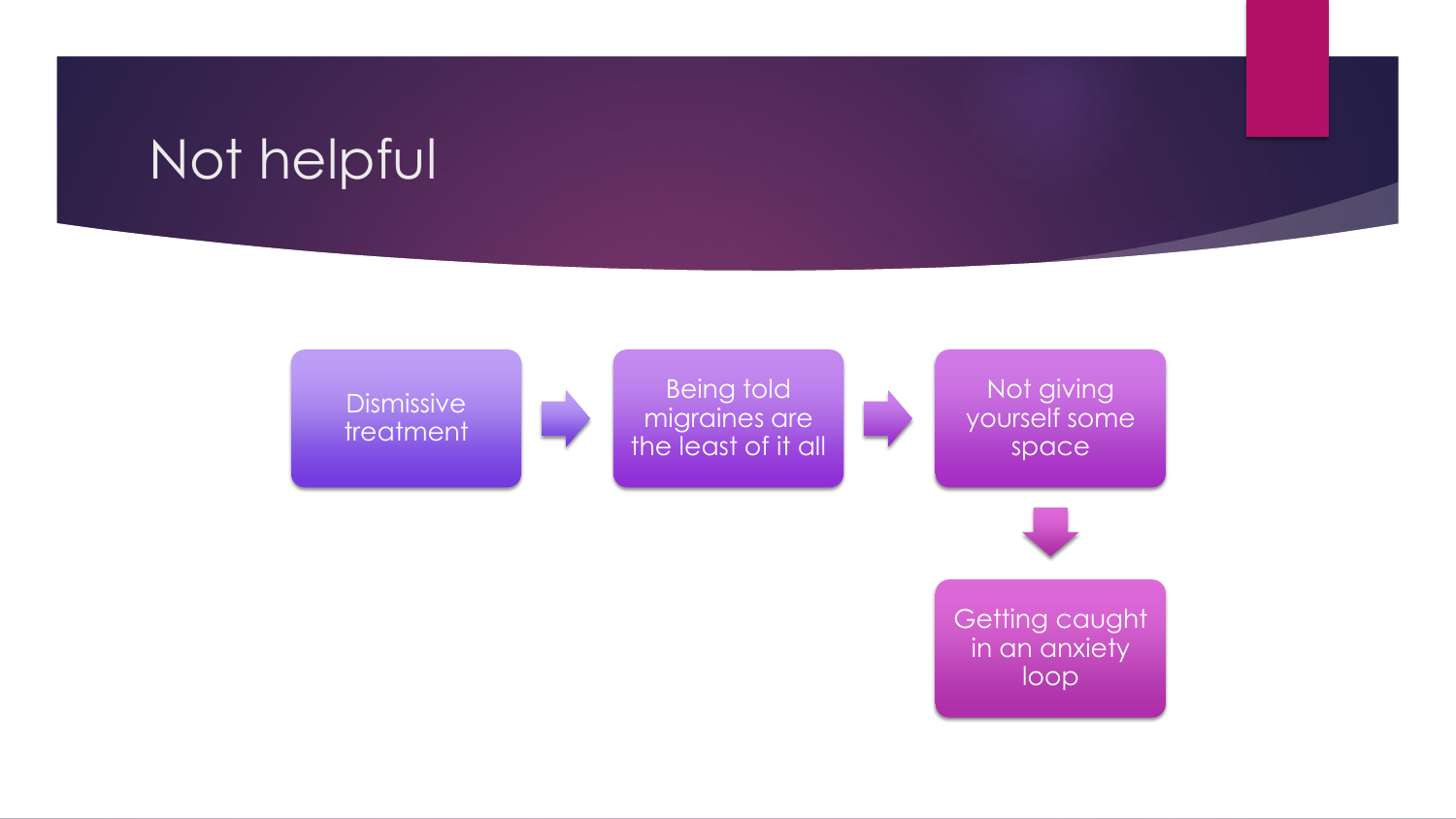

Trying to limit screens!

LET'S FACE IT, THAT'S PRETTY MUCH IMPOSSIBLE RIGHT NOW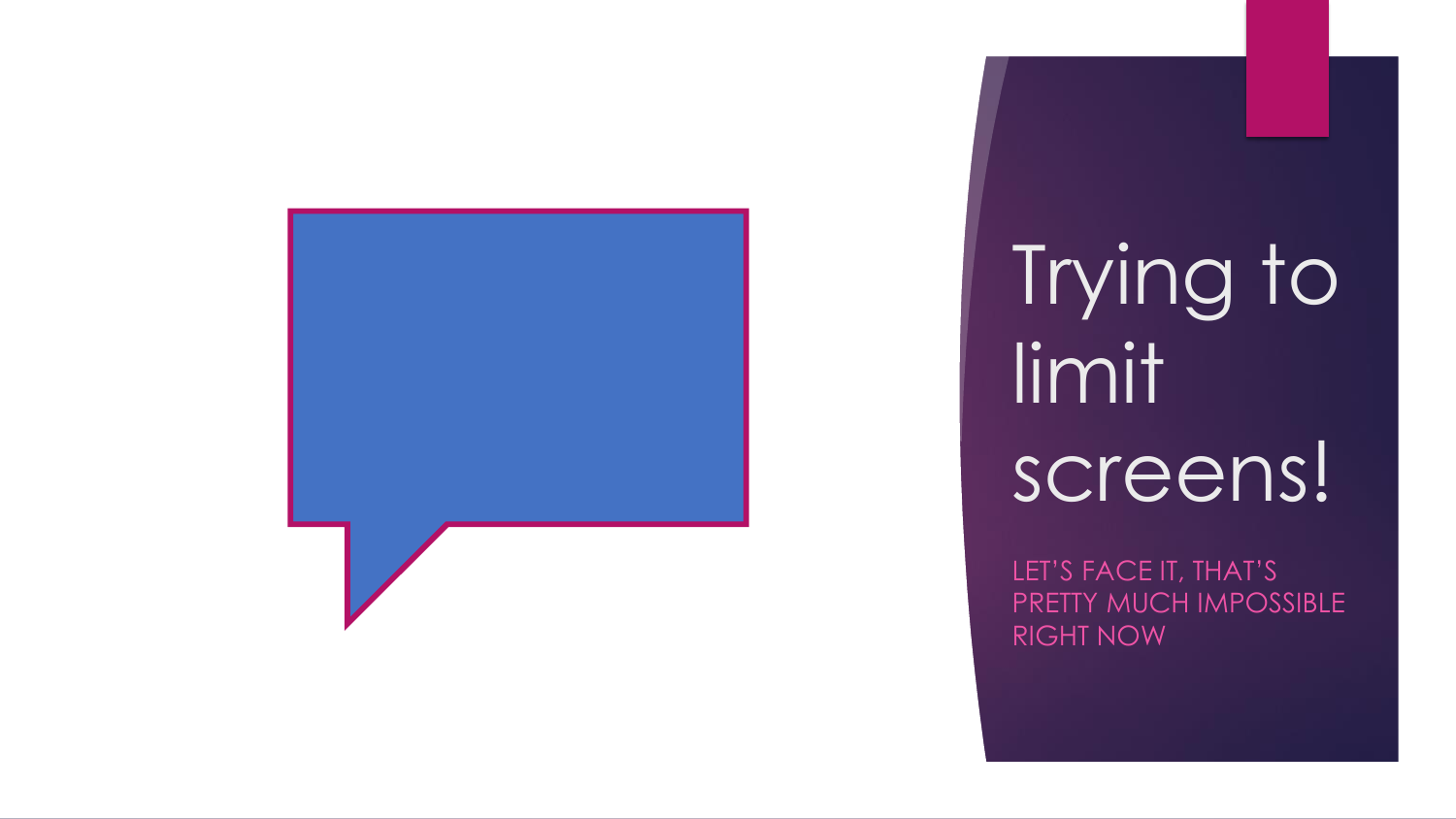#### **Chiropractor**

- Movement therapy
- Yoga
- Integrative health coaching
- **Integrative nutrition**
- **Acupuncture**
- Craniosacral therapy
- Meditation and mindfulness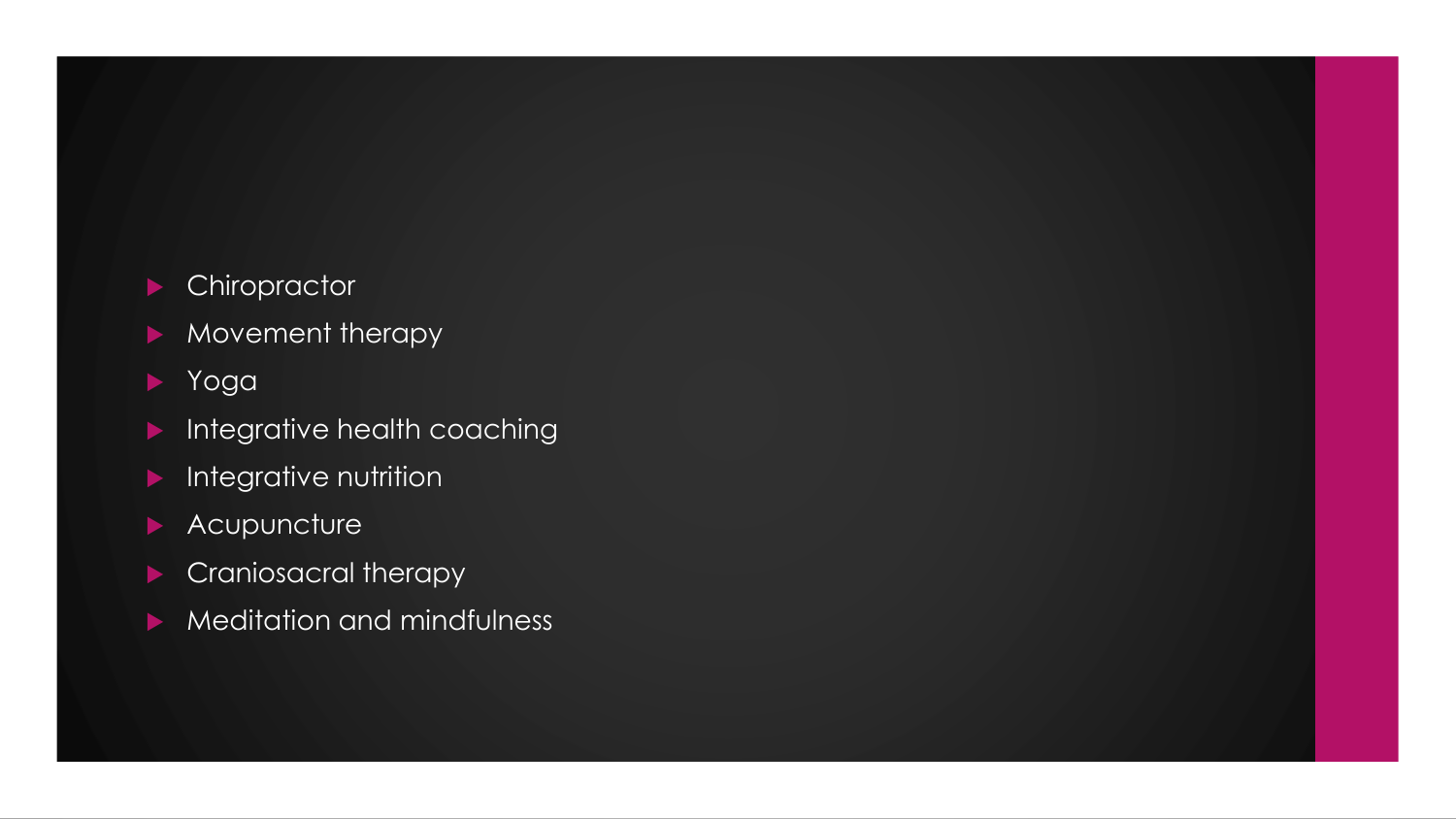# Support from other migraine sufferers